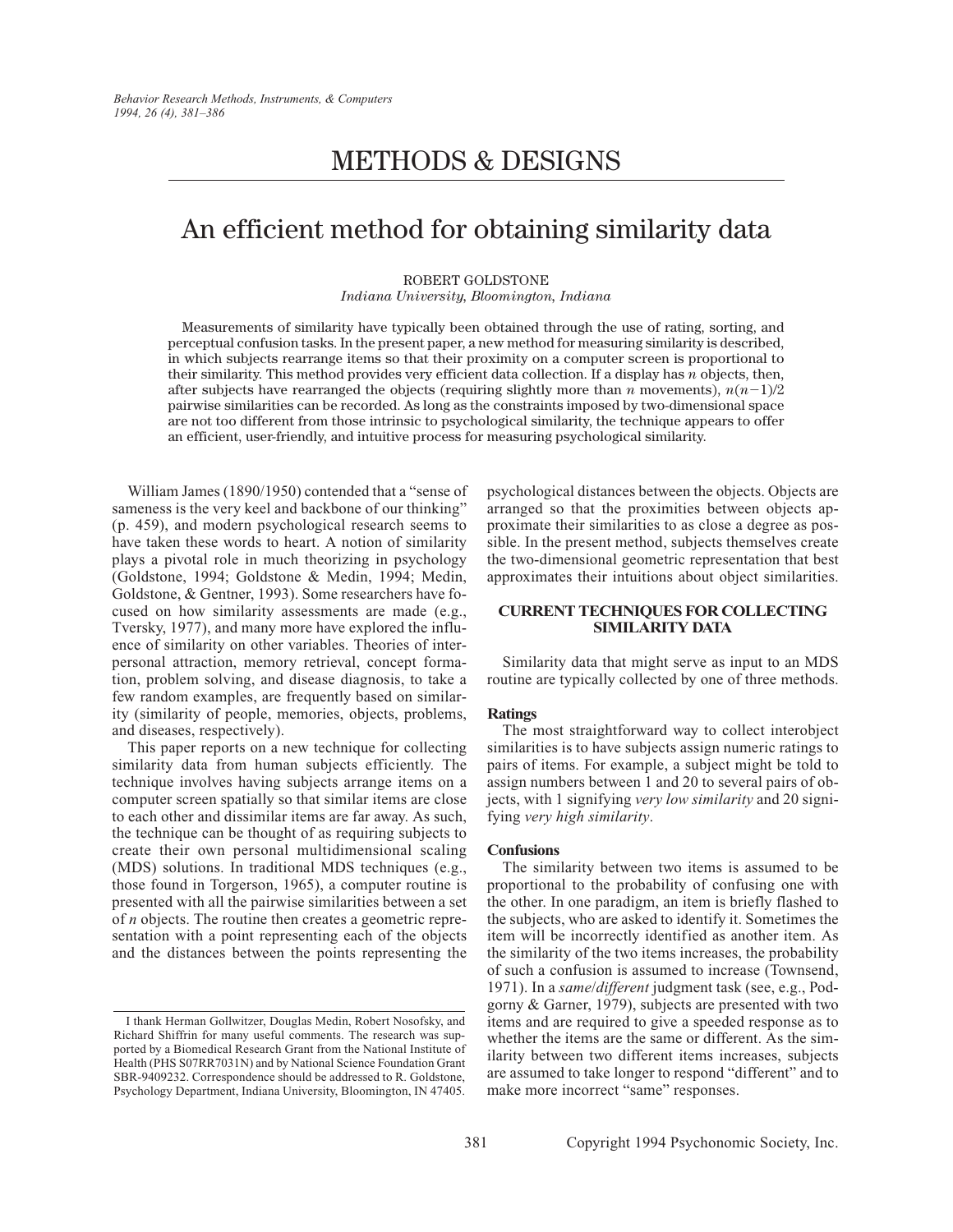## **Sorting**

With a sorting measure, subjects are instructed to place items into groups (e.g., Rosenberg & Kim, 1975). It is assumed that the frequency with which two items are placed in the same group is proportional to their similarity.

## **Problems With Traditional Measures**

Although these methods are valuable tools for investigating similarity, they also suffer from some shortcomings. First, they are fairly inefficient, requiring many judgments before reliable results can be obtained. If one wishes to create an MDS solution for *n* objects, one will have to collect at least  $n(n-1)/2$  similarity ratings. The first object must be compared with the second, third, ..., and *n*th object, the second object must be compared with the third, fourth, ... , and *n*th object, and so on. A reliable MDS solution will require even more judgments if a perceptual confusion measure is used. Some objects will be confused with each other to a significant but small degree. If this is the case, many object presentations (upward of 1,000 for each subject in Townsend, 1971) will be required. Because the number of required comparisons increases as a quadratic function of the number of compared objects, very few applications of the confusion or rating measures have been used to compare more than 40 items. Requiring many judgments to be made is problematic, not only because of the lengthy experimental sessions needed, but also because subjects may change their strategies with practice. The similarities that are obtained from these methods may not correspond closely with naive subjects' assessments.

Second, the sorting and confusion techniques do not admit of graded individual responses. For the confusion measure, an object is either confused with another object or not (and an object can only be identified as one other object on any given trial). For the sorting measure, objects are either placed in the same categories or not. Graded estimates of similarity emerge through averaging over binary similarity measurements, but sorting and confusion measures suffer from low resolution on individual trials because graded responses are not admitted (though Townsend, 1971, did collect confidence judgments as well).

Finally, these methods do not take advantage of certain systematicities in similarity data. For example, in many situations, if *A* is similar to *B*, and *B* is similar to *C*, then *A* will be similar to *C*. If *A* is similar to *B*, and *B* is very dissimilar to *C*, then *A* must be dissimilar to *C* too. If these relations apply to a stimulus set, then a measure that intrinsically embodies these systematicities will be able to avoid the redundancy of the other measures.

## **SIMILARITY VIA SPATIAL ARRANGEMENT**

In the new similarity measure proposed, subjects are given a random configuration of objects, and they rearrange the objects so that the distances between them are proportional to their dissimilarity. This technique does not seem to suffer from the disadvantages of the other measures. First, the technique is quite efficient. Whereas 2,016 similarity ratings would be required to compare 64 objects with each other, a rearrangement of the 64 objects on a single screen can hypothetically provide the same information. The technique uses the quadratic complexity of interobject comparisons to its advantage rather than its disadvantage. When an object is moved from one screen location to another, 63 interobject distances are altered. Every time 64 objects are rearranged, 2,016  $\lceil n(n-1)/2 \rceil$ , where *n* is the number of objects] interobject distances can be recorded. Given the spatial constraints of a two-dimensional field, these 2,016 data points are not independent of each other, but the efficiency of data collection is clear.

Second, graded similarity data are obtained. Similarity is quantified in terms of the screen distance between items, as measured in centimeters or by computer screen pixels.

Third, the currently proposed method embodies reasonable constraints on the incoming similarity data. If items *X* and *Y* are placed very close to each other, and *Y* is placed close to *Z*, then *X* will have to be placed fairly close to *Z* as well. Although metric assumptions for psychological similarity are not always met (Goldstone, Medin, & Gentner, 1991; Tversky, 1977; see also the General Discussion), they provide a useful approximation that eliminates much of the redundancy of typical similarity measurement techniques.

An experiment was conducted in order to assess the efficiency and reliability of the new technique for obtaining similarity data. Results obtained from the procedure are compared with the data collected by traditional similarity ratings and *same*/*different* confusions.

## **METHOD**

#### **Subjects**

Thirty-five undergraduates from Indiana University participated in the spatial arrangement procedure, 35 more undergraduates participated in the similarity rating procedure, and 30 undergraduates participated in the *same*/*different* judgment procedure. No subject participated in more than one condition.

#### **Materials**

Sixty-four uppercase As were obtained from *The Type Specimen Book* (V&M, 1974). The letters were chosen so that they would be readily distinguishable from each other. Figure 1 illustrates several of the letters. Each letter was transferred by an analog-to-digital scanner to Macintosh IIsi computers. The average dimensions for the letters were 2.8 cm high  $\times$  2.1 cm wide.

#### **Procedure**

The subjects in the spatial arrangement group were given the following instructions: "You will be shown a set of letters on the screen. You should move the letters around so that letters that are similar to each other are close. The more similar two letters are, the closer they should be." The subjects were also instructed on how to use a mouse to move the letters. When the mousecontrolled cursor was on top of a letter to be moved, subjects were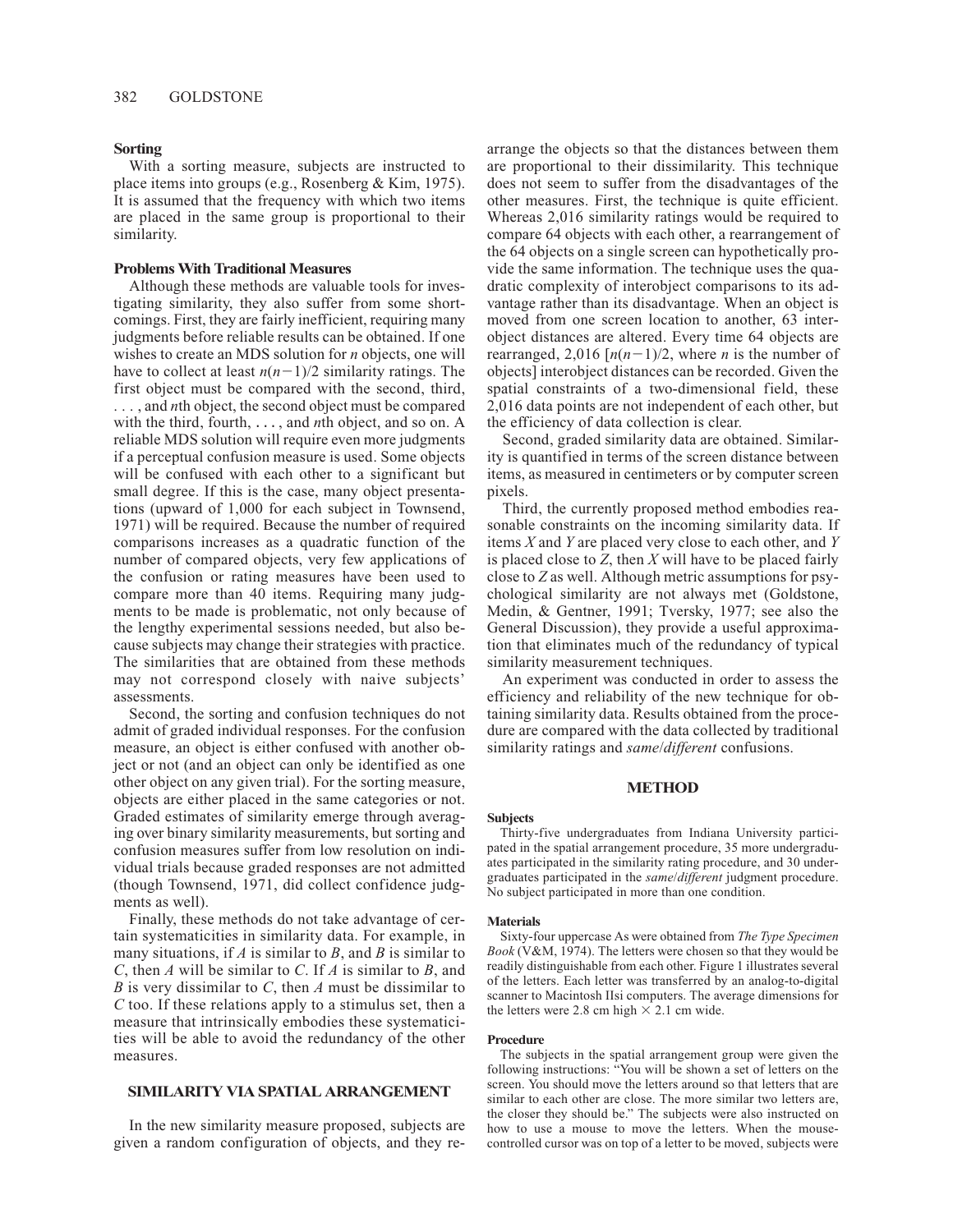

**Figure 1. A sample display of letters after a subject has rearranged the letters so that the proximity of any two letters is proportional to their similarity.**

instructed to press the button on the mouse. The letter would disappear. The subject would then move the cursor to the new desired location for the letter, and would press the mouse button again. The letter would reappear in the new location. This procedure was continued until the subject was satisfied with the spatial configuration of the letters, whereupon he/she would move the cursor into a box labeled "DONE" and would press the button. The computer then recorded the distances (in pixels) between each pair of letters. The data were obtained and recorded on Macintosh IIsi computers. The screen was 25.4 cm wide  $\times$ 19.1 cm high. The letters were displayed on a 22.9 cm  $\times$  17.8 cm region on the screen. The screen was viewed from a distance of approximately 61 cm.

On each display, 20 letters were presented simultaneously. These letters were selected at random from the set of 64 letters. They were arranged in five columns of 4 letters each. The particular location of each letter was randomized. Each subject received 30 displays in all.

The subjects in the similarity rating procedure assigned ratings between 1 and 9 (1 = *not very similar at all*,  $9 = \text{very similar}$ ) to pairs of letters. A subset of 15 of the 64 letters was tested. Each of the 15 letters was compared with each other letter, yielding a block of 105 trials. Compared letters were separated by 10 cm. Each subject received seven such blocks. The order of the letters on each trial and the order of trials were randomized. The subjects were shown 15 sample pairs of letters and were told, "These are the type of comparisons that you will be asked to make. Try to use the entire range of ratings."

The subjects in the *same*/*different* judgment task received the same pairs of letters as did subjects in the similarity rating task, and they also received an equal number of pairs in which the two letters were identical. The position of the letters on each trial and the order of trials were randomized. The subjects were instructed to press one key to respond that the letters were the same, and another key to respond that the letters were different. They were encouraged to respond as quickly as possible without sacrificing accuracy. Each subject received four blocks of the trials, yielding a total of 840 trials.

## **RESULTS**

Comparisons will focus on the similarity relations between the 15 letters that were included in all three methods for obtaining similarity data. It should be noted, however, that the spatial arrangement technique obtained complete pairwise data for 64 letters in approximately the same amount of time per subject (1 h) as the other methods required in order to obtain data for only 15 letters. Projections indicate that the other methods would require more than 19 h to collect comparably reliable data for all 64 letters.

There is no test-independent method for revealing "true similarity" (Goldstone & Medin, 1994). As such, one of the only objective ways to assess whether a measure is capturing some notion of similarity is to note its degree of correlation with other measures that are assumed to be partially capturing similarity. The Pearson correlations between the three measures are as follows: correct *different* response times and ratings,  $r = .85$ ; correct *different* response times and spatial arrangement,  $r = .87$ ; ratings and spatial arrangement,  $r = .93$ . The correlation between the rating and spatial arrangement measures is significantly higher (Fisher's *r*-to-*Z* transform,  $p < .05$ ) than the other two correlations, and all correlations are significantly greater than zero.

Subjects in the spatial arrangement task made an average of 24.3 object movements, and spent an average of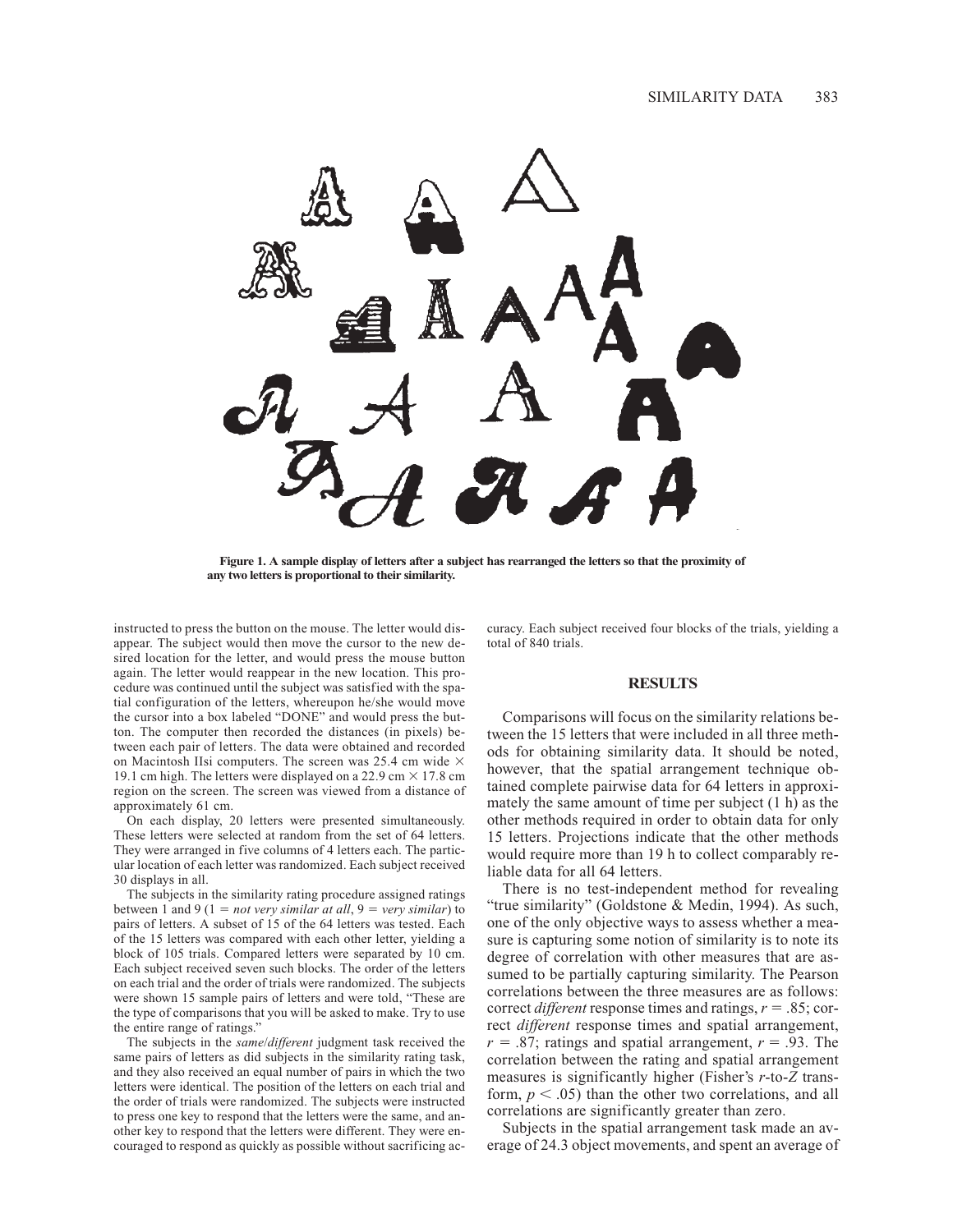

**Figure 2. A multidimensional scaling solution of the data obtained from the spatial arrangement technique. Only two of the five dimensional coordinates of the letters are shown.**

1.7 min, for each display. An MDS solution was constructed for the full 64-letter set shown to subjects in the spatial arrangement task. Figure 2 shows a plot of the letters along the two most important dimensions from the MDS solution. Even though subjects were limited to two dimensions for their responses to individual displays, MDS solutions with greater than two dimensions reduced the stress of the MDS solution substantially. The fit of the MDS solution significantly increases with each added dimension from two to five. Increasing the dimensionality beyond five does not improve the fit further, as is indicated by small decreases in stress. The stresses for the one-, two-, three-, four-, five-, and sixdimension solutions are 338, 242, 178, 140, 123, and 115, respectively. Thus, the spatial arrangement method can be used to isolate many stimulus dimensions, even though only two dimensions are necessary to account for any individual display's similarity relations.

## **DISCUSSION**

The results show that the data obtained from similarity ratings are highly correlated with data obtained by the newly described spatial arrangement technique.

Moreover, the two measures are equally good predictors of subjects' performance on a *same*/*different* judgment task. Thus, the new technique appears to yield data whose reliability is comparable to that of data produced by other traditional techniques.

The technique has several advantages over other methods. With this technique, data are collected much more quickly than with traditional methods. The program uses an intuitive and attractive interface that takes advantage of people's natural tendency to think of similarity spatially. This tendency is suggested by statements such as "these two styles are quite close to each other" and "the distance between their stances is quite wide." The technique allows for graded degrees of similarity rather than binary *similar*/*dissimilar* judgments. Finally, the technique places each similarity decision in a context of other decisions; with ratings, the context emerges only with time (the rating assigned to the first pair of objects presented is fairly arbitrary).

## **Caveats**

Although the spatial arrangement procedure is promising, certain problems are peculiar to it. Most importantly, it places fairly strong constraints on subjects'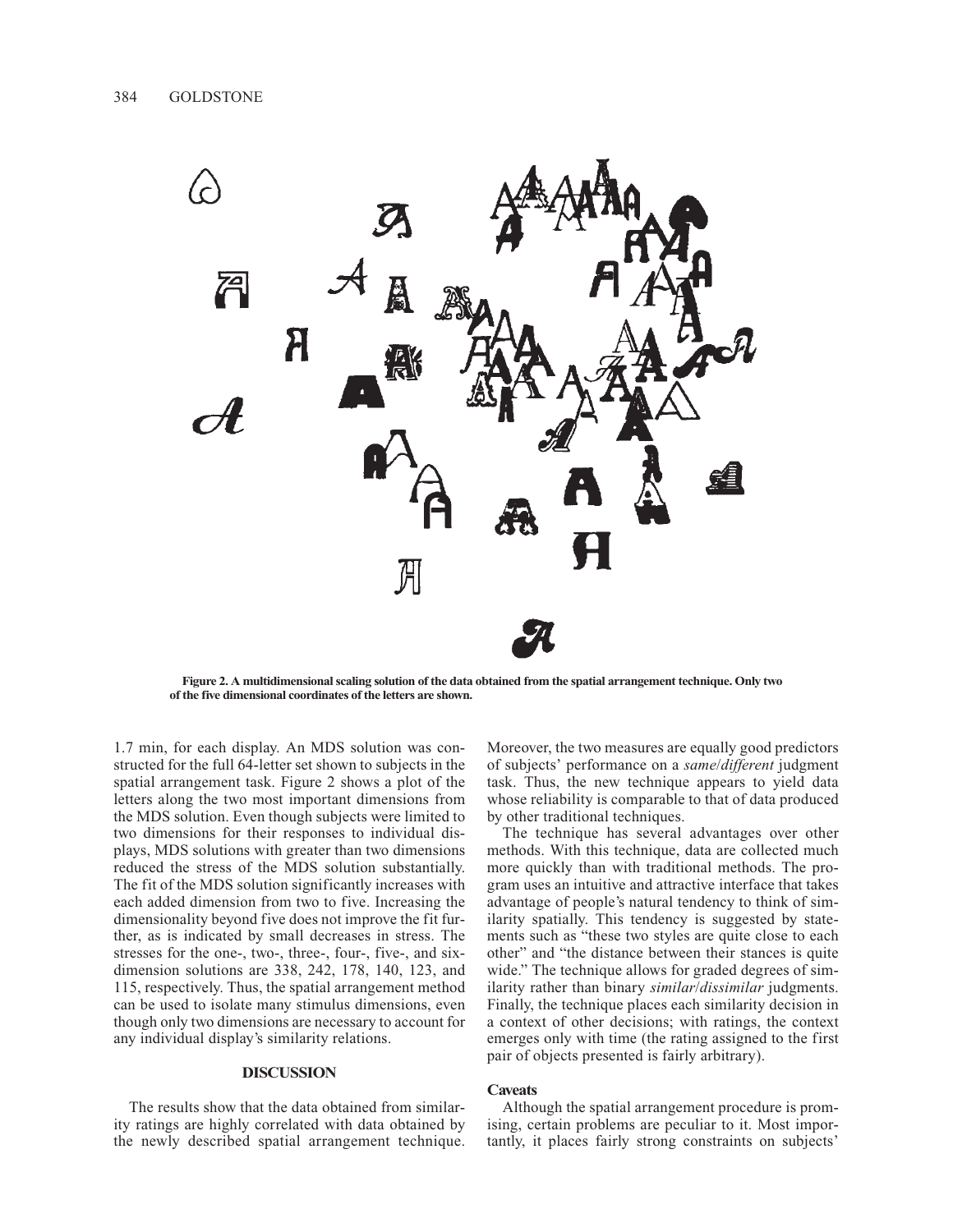similarity data. If the constraints imposed by a twodimensional spatial configuration are not psychologically valid, subjects will not be able to convey their true impressions of similarity. Tversky (1977) has argued that the assumptions imposed by a multidimensional space are violated by empirically obtained similarity data. For example, MDS models predict symmetric similarity. The similarity of *X* to *Y* should be the same as the similarity of *Y* to *X,* because the distance from *X* to *Y*  $[D(X, Y)]$  in a space is equal to the distance from *Y* to *X*  $[D(Y, X)]$ . There are, however, violations of symmetric similarity. For example, North Korea is judged to be more similar to China than vice versa (for another type of violation, see Podgorny & Garner, 1979). Other assumptions of traditional MDS models that are violated include the following: minimality  $[D(A, B) \ge D(A, A)$ 0], the triangle inequality  $[D(A, B) + D(B, C) \ge D(A, C)]$ , and the nearest neighbor restriction (for two dimensions, no more than five items can have the same nearest neighbor; see Tversky & Hutchinson, 1986). There are ways to salvage MDS models (Krumhansl, 1978; Nosofsky, 1991), but these violations of a simple correspondence between similarity and distance must be taken seriously. In light of the high correlation between similarity ratings and the spatial arrangement data, we can argue that, for the present set of stimuli, the constraints imposed by a spatial approach to similarity are not too strongly violated.

A second potential difficulty with the spatial arrangement technique is the existence of individual differences in the interpretation of the instructions. While a majority of subjects treat item distance as a continuous measure of similarity, others arrange items into fairly discrete "clumps." Additional instructions and examples have proved useful in inducing subjects to produce continuously varying distances.

Finally, the measure developed here may not be appropriate for all uses. It seems likely that there are different kinds of similarity (Medin et al., 1993). Canes are visually similar to pool cues but are conceptually more similar to wheelchairs. The spatial arrangement task appears to tap into a level of similarity that is relatively cognitive as opposed to perceptual. Similarities from the spatial arrangement task and the rating task seem to be influenced by abstract commonalities such as "fancy letters" and "highly unusual font." Similarity data from the *same*/*different* judgment task seems to be more perceptually based. Thus, the present technique produces data that are likely to be useful for predicting induction (if *X* is similar to *Y*, properties of *X* will be inferred to be true of *Y* also), problem solving (if problem *X* is similar to problem *Y*, strategies used for solving *X* may be used for solving *Y*), and memory (if *X* is similar to stored memory *Y*, *X* may serve as a good cue for retrieving *Y* ). The technique may be somewhat less applicable than confusion measures to predictions of perceptual phenomena such as texture segregation (if *X* is similar to *Y*, it will be hard to say where the boundary between *X* and *Y* is) and feature search (if *X* is similar to *Y*, it will be hard to locate a single *Y* example in an array of *X*s).

## **Applications**

The technique of spatial arrangement is well adapted to particular applications in experimental psychology. First, as suggested above, the technique is probably better suited than confusion measures for applications that are directed toward cognitive, as opposed to perceptual, similarity. Second, the technique is ideal for applications that involve creating MDS solutions. Similarities between all pairs of items are generated—exactly the data needed for an MDS solution. In addition, the constraints imposed by MDS solutions are also imposed by the spatial arrangement technique. If the data satisfy the assumptions of spatial arrangement technique (such as symmetric similarity), they will also satisfy the assumptions of MDS.

The technique is also valuable when individual differences in perceived similarity are expected to be extensive. An individual's behavior in a task that is hypothesized to depend on similarity can be modeled by using the individual's own similarity data. For example, a researcher can model a subject's categorization data by examining the subject's similarity data (Nosofsky, 1986). This modeling of individuals is practical because the spatial arrangement measure provides a great deal of similarity data quickly. Even if subjects are in an experiment for only 1 h, both similarity and categorization data can be obtained.

An open question for applications of the technique is, "Should the similarities be transformed to provide useful data?" Specifically, it might be expected that the difference in similarities between objects that are placed 3 cm and 4 cm apart is greater than the difference in similarities between objects that are placed 6 cm and 7 cm apart. We might consider (following Nosofsky, 1991) modeling similarity as

$$
S_{ij} = e^{-cd_{ij}},
$$

where  $S_{ij}$  is the similarity of items *i* and *j*, *c* determines the steepness of the exponential curve, and  $d_{ij}$  is the distance (in pixels) between *i* and *j*. In one use of the spatial arrangement technique to predict categorization accuracy and reaction time, I compared this exponential relation with the simpler relation of  $S_{ij} = 1/d_{ij}$ . The linear relation between similarity and pixel distance predicted categorization performance at least as well as did the exponential relation with values of *c* varied between 0.05 and 5.0. However, for other applications, to assume a nonlinear relation between similarity and distance may be desirable.

### **Program Availability**

The software to run the spatial arrangement procedure can be obtained free of charge. The software, writ